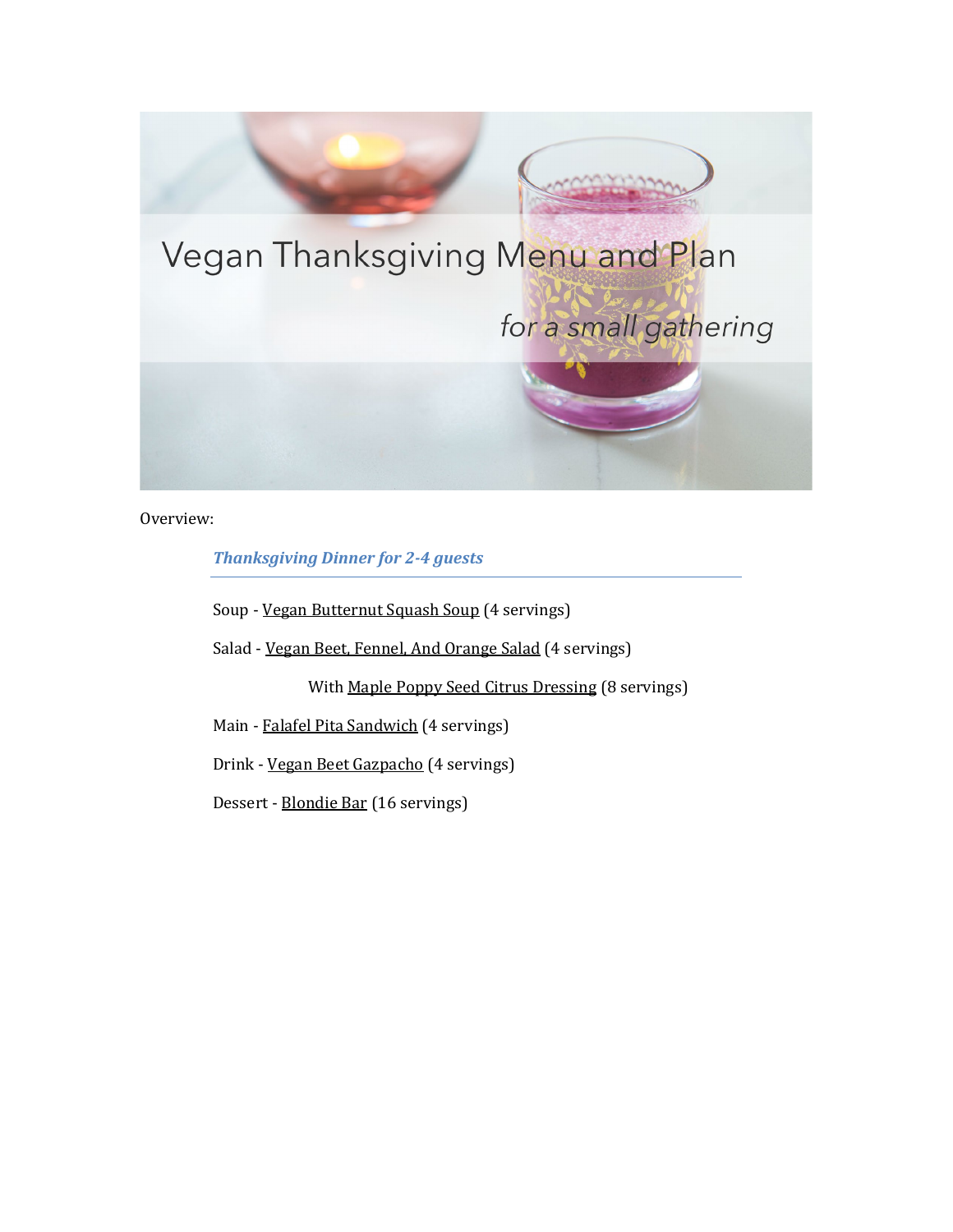# Shopping List

#### Vegetables and Vegetable Products

2 pounds beets (94% usage) 20 ounces butternut squash (99% usage) 2 fennel bulbs (73% usage) 12 ounces cherry tomatoes (94% usage) 1 cucumber, about 8-1/4" long (94% usage) 2 large yellow onions (71% usage) 6 ounces arugula (90% usage) 1 large red onion (53% usage) 2 shallot (58% usage) 2 ounces fresh cilantro (56% usage) 1 head garlic (52% usage) 1 ounce jalapeño pepper (49% usage) fresh parsley fresh dill mint leaves

# Fruits and Fruit Juices

2 oranges, 2-7/8" in diameter (100% usage) 1 pound red grapes (37% usage) 5 ounces dates (100% usage) 1 pomegranate, 4" in diameter (41% usage) 1 lemon (48% usage) 1 fluid ounce orange juice (25% usage) 1 ounce grapefruit juice (18% usage)

# Dairy Alternative

2 cups soymilk (100% usage) 1 (16 oz) container plain almond milk yogurt (62% usage) 2 ounces vegan feta cheese (100% usage)

## Legumes and Legume Products

2 (15.5 oz) cans canned chickpeas (100% usage) 10 ounces creamy peanut butter (91% usage) 1 pound dried chickpeas (44% usage)

# Nut and Seed Products

2 ounces walnuts (100% usage) 2 ounces pumpkin seeds (76% usage)

# Baked Products

2 large whole-wheat pita bread, 6-1/2" in diameter (100% usage)

#### Pantry

1 carton vegetable broth (83% usage) 1 (14 oz) can canned coconut milk (28% usage) 1 ounce organic cacao nibs (71% usage) olive oil canola oil extra-virgin olive oil nutritional yeast vanilla extract salt black pepper baking powder maple syrup dijon mustard grapeseed oil 1/4 cup all-purpose flour

## Spices and Herbs

garam masala capers red wine vinegar poppy seeds grated nutmeg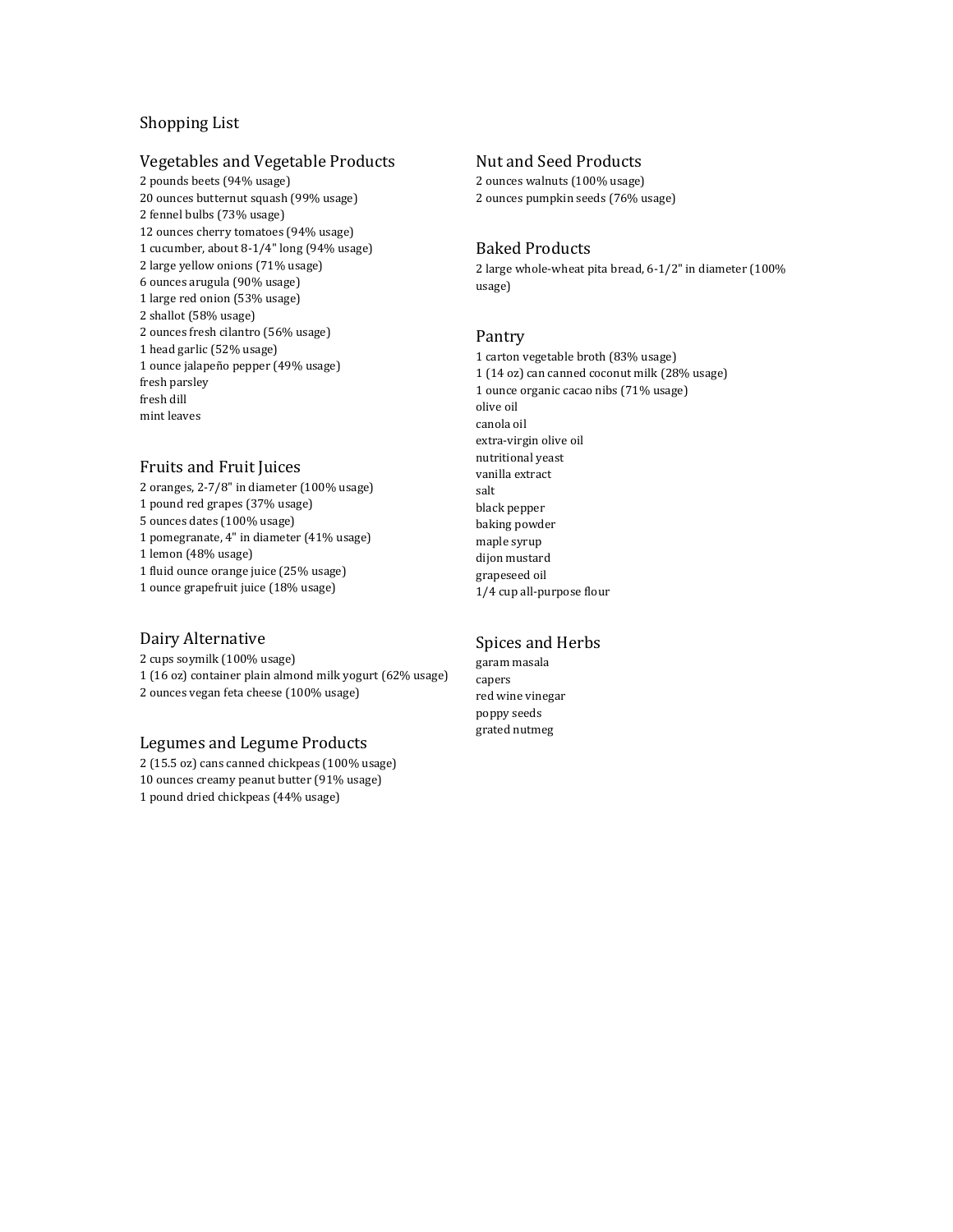# Mise en place

*"Mise en place" is a French culinary phrase which means "everything in its place". We suggest doing the following prepping work ahead of time and we grouped same vegetable preparation steps together so you can work in batch and save time.* 

| Vegan Beet Gazpacho                  | 6 ounces cucumber, roughly chopped, about 170 grams                          |
|--------------------------------------|------------------------------------------------------------------------------|
| Vegan Tzatziki Sauce                 | 4 ounces cucumber, grated, about 113 grams                                   |
| <b>Baked Falafel</b>                 | 1 jalapeño pepper, stemmed, seeded, and roughly chopped, about 14 grams      |
| Vegan Beet, Fennel, And Orange Salad | 11/2 pounds beets, baked whole, peeled, and sliced, about 680 grams          |
| Vegan Beet Gazpacho                  | 6 ounces beets, baked whole, peeled, and sliced, about 170 grams             |
| Vegan Butternut Squash Soup          | 3 cloves garlic, minced, about 9 grams                                       |
| <b>Baked Falafel</b>                 | 4 cloves garlic, roughly chopped, about 12 grams                             |
| Vegan Butternut Squash Soup          | 4 cups cubed butternut squash, about 560 grams                               |
| Vegan Beet, Fennel, And Orange Salad | 12 ounces fennel bulbs, thinly sliced, about 340 grams                       |
| Vegan Beet, Fennel, And Orange Salad | 2 oranges, peeled, sectioned, about 280 grams                                |
| <b>Baked Falafel</b>                 | 2 cups chopped fresh cilantro, about 32 grams                                |
| <b>Baked Falafel</b>                 | 1/2 cup chopped red onions, about 80 grams                                   |
| Vegan Butternut Squash Soup          | 11/3 cups chopped yellow onions, about 213 grams                             |
| Vegan Butternut Squash Soup          | 8 teaspoons chopped fresh parsley, about 10 grams                            |
| Falafel Pita Sandwich                | 1 cup cherry tomatoes, halved, about 149 grams                               |
| Vegan Beet, Fennel, And Orange Salad | 2 tablespoons chopped shallots, about 20 grams                               |
| Maple Poppy Seed Citrus Dressing     | 1/2 tablespoon chopped shallots, about 5 grams                               |
| Vegan Tzatziki Sauce                 | 1 tablespoon chopped shallots, about 10 grams                                |
| Vegan Tzatziki Sauce                 | 2 sprigs fresh dill, stemmed and minced, about 0 grams                       |
| <b>Baked Falafel</b>                 | 1 cup dried chickpeas, soaked overnight, drained before use, about 200 grams |
| Vegan Beet, Fennel, And Orange Salad | 2 ounces vegan feta cheese, crumbled, about 57 grams                         |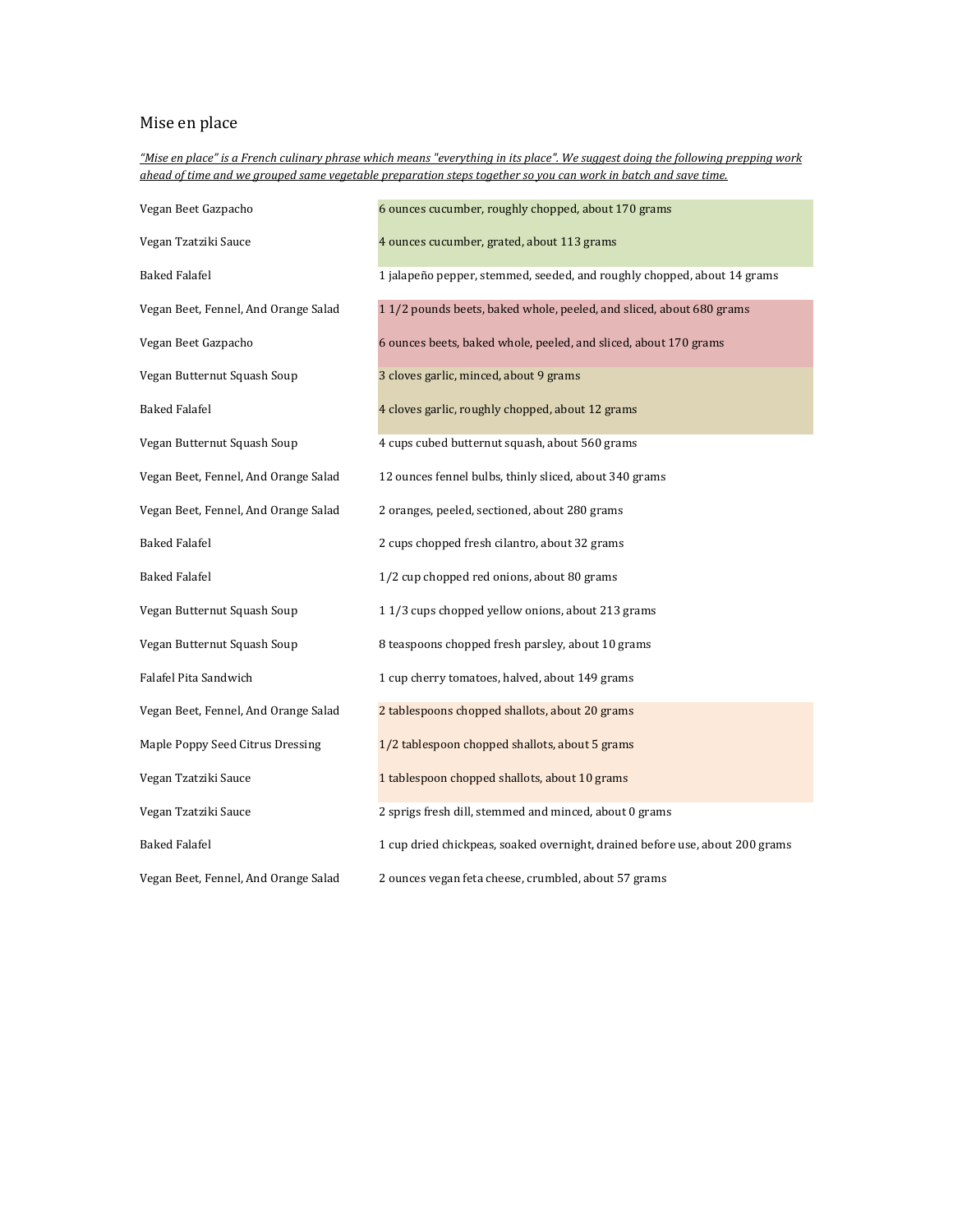## Prepping Guide

Vegan Butternut Squash Soup (4 servings)

2 tablespoons canola oil

1 1/3 cups chopped yellow onions

4 cups cubed butternut squash 3 cloves garlic, minced

3 1/3 cups vegetable broth

1/3 cup canned coconut milk 3/8 teaspoon grated nutmeg

3/16 teaspoon salt, or to taste black pepper, to taste

2/3 cup pomegranate arils 1/3 cup pumpkin seeds 8 teaspoons canned coconut milk, microwaved and wellstirred 8 teaspoons chopped fresh parsley

#### [View directions](https://mealvana.io/recipe/Vegan-Butternut-Squash-Soup/)

Vegan Beet, Fennel, And Orange Salad (4 servings)

1 1/2 pounds beets, baked whole, peeled, and sliced 12 ounces fennel bulbs, thinly sliced 2 oranges, peeled, sectioned 4 ounces arugula 2 ounces vegan feta cheese, crumbled 2 ounces walnuts 2 tablespoons chopped shallots 2 tablespoons capers, drained

#### [View directions](https://mealvana.io/recipe/vegan-beet-fennel-and-orange-salad/)

Maple Poppy Seed Citrus Dressing (8 servings)

6 tablespoons grapeseed oil 6 tablespoons olive oil 1 tablespoon red wine vinegar 1/2 tablespoon orange juice 1/2 tablespoon chopped shallots 1 teaspoon grapefruit juice 1/2 teaspoon maple syrup 1/2 teaspoon dijon mustard 1/2 teaspoon poppy seeds 1/8 teaspoon salt black pepper, to taste

[View directions](https://mealvana.io/Maple-Poppy-Seed-Citrus-Dressing/)

#### Vegan Beet Gazpacho (4 servings)

2 cups soymilk 6 ounces red grapes 6 ounces cherry tomatoes 6 ounces cucumber, roughly chopped 6 ounces beets, baked whole, peeled, and sliced 4 ounces plain almond milk yogurt 10 mint leaves

### [View directions](https://mealvana.io/recipe/Vegan-Beet-Gazpacho/)

Blondie Bar (12 servings)

1 cup water

5 ounces dates, about 10 dates

2 (15.5 oz) cans canned chickpeas, drained and rinsed 1 cup creamy peanut butter 2 teaspoons vanilla extract 1 teaspoon baking powder

2 tablespoons organic cacao nibs

#### [View directions](https://mealvana.io/recipe/Blondie-Bar/)

Baked Falafel (4 servings)

1 cup dried chickpeas, soaked overnight, drained before use 1/2 cup chopped red onions 2 cups chopped fresh cilantro 1/4 cup all-purpose flour 2 tablespoons olive oil 1 tablespoon garam masala 1 tablespoon freshly squeezed lemon juice 1 jalapeño pepper, stemmed, seeded, and roughly chopped 4 cloves garlic, roughly chopped 1 tablespoon nutritional yeast, optional, recommended if you follow strict vegan diet

1/2 teaspoon salt

#### [View directions](https://mealvana.io/recipe/baked-falafel/)